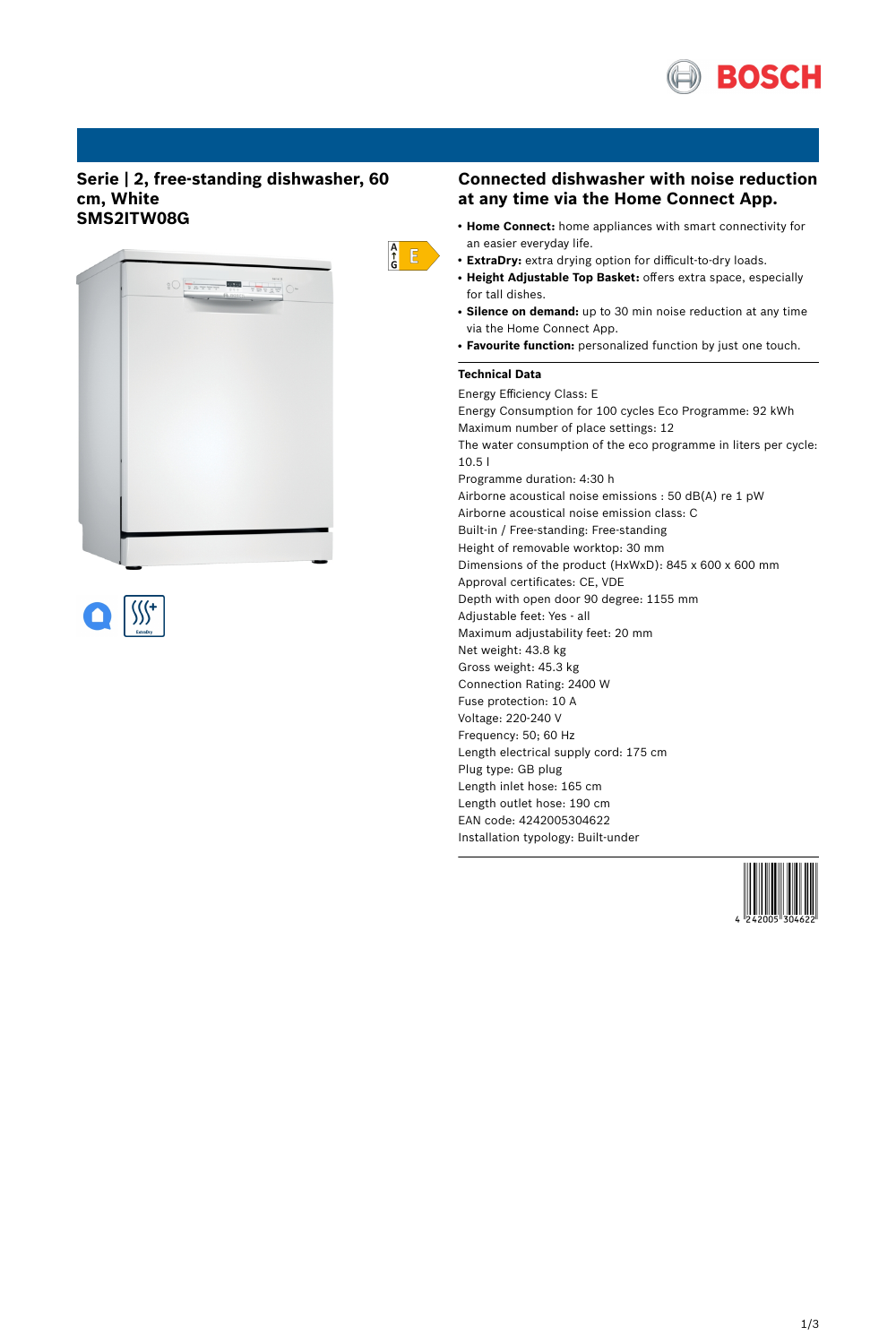

**Serie | 2, free-standing dishwasher, 60 cm, White SMS2ITW08G**

*² Energy consumption in kWh per 100 cycles (in programme Eco 50 °C)*

*³ Water consumption in litres per cycle (in programme Eco 50 °C) ⁴ Duration of programme Eco 50 °C*

# **Connected dishwasher with noise reduction at any time via the Home Connect App.**

### **New for 2021**

## **Performance**

- Energy Efficiency Class<sup>1</sup>: E
- Energy<sup>2</sup> / Water<sup>3</sup>: 92 kWh / 10.5 litres
- Capacity: <sup>12</sup> place settings
- Programme duration<sup>4</sup>: 4:30 (h:min)
- Noise level: <sup>50</sup> dB(A) re <sup>1</sup> pW
- Noise Efficiency Class: <sup>C</sup>

#### **Programmes / functions**

- <sup>5</sup> programmes: Eco <sup>50</sup> °C, Auto 45-65°, Intensive <sup>70</sup> °C, Express 65°, Favourite
- Default favourite programme: Pre-Rinse
- <sup>3</sup> special options: Remote Start, Extra Dry, Half Load
- Machine Care Programme
- Silence on Demand (via app)

#### **Flexible design elements**

- Vario baskets
- Height adjustable top basket
- Low friction wheels on lower basket
- Rack Stopper to prevent derailing of bottom basket
- <sup>2</sup> foldable plate racks in bottom basket
- Cutlery basket in lower rack

#### **Innovations and technology**

- Home Connect ready on WLAN
- DosageAssist detergent dispenser
- EcoSilence BLDC drive
- Automatic detergent detection
- Aqua and loading sensor
- AquaMix Glass protection system

## **Design features**

- Time delay (3, <sup>6</sup> or <sup>9</sup> hours)
- Programme status indicator, water inlet indicator
- Leak protection system
- Self cleaning filter system with <sup>3</sup> piece corrugated filter
- Large item spray head
- Stainless steel/Polinox interior
- Dimensions (HxWxD): 84.5 x 60 x 60cm
- *¹ Scale of Energy Efficiency Classes from A to G*